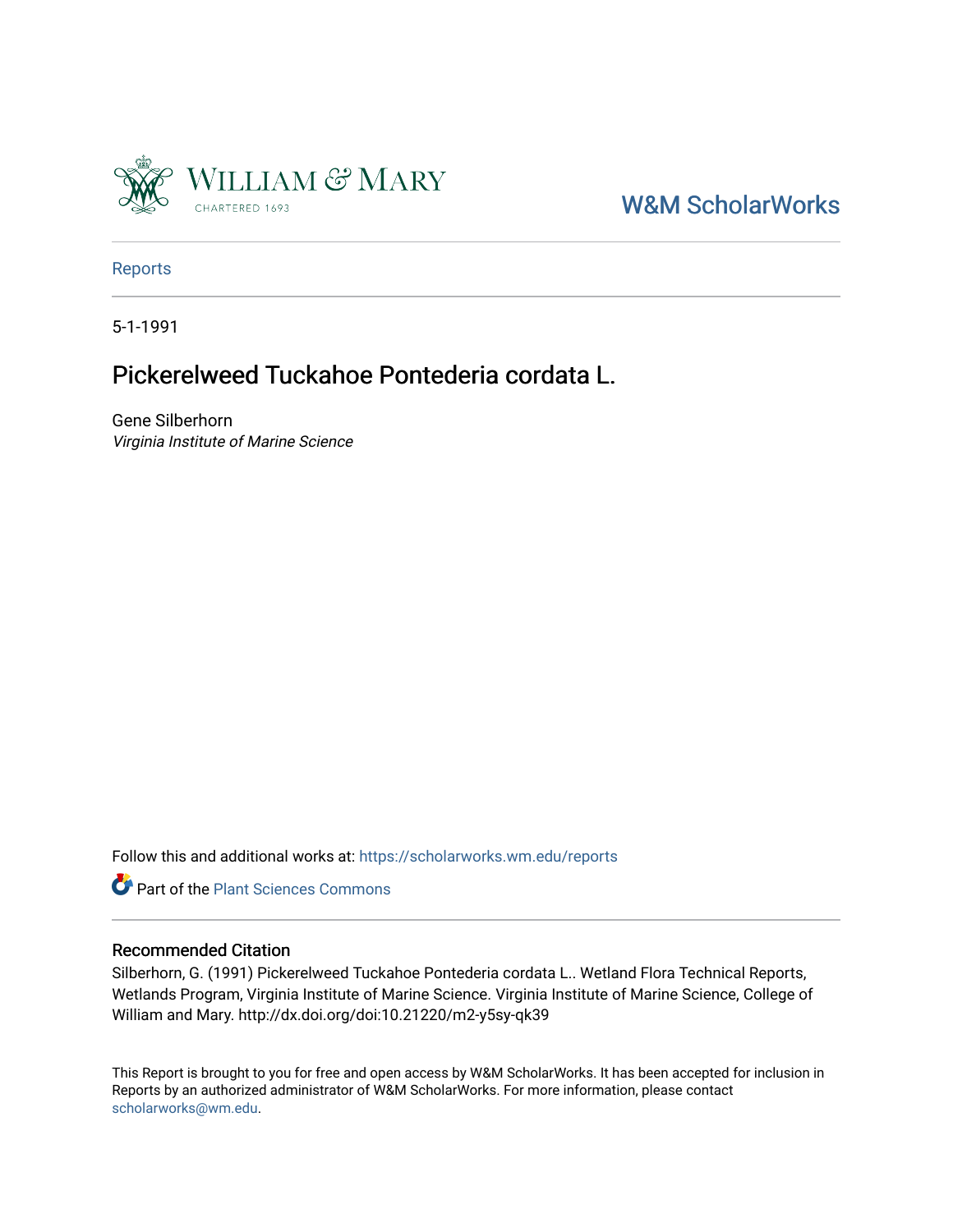# Technical Report — *E*wetlands A Wetland Flora

No. 91-5 / May 1991 Gene Silberhorn

# Pickerelweed Tuckahoe

Pontederia cordata L.

#### Growth Habit and Diagnositic Characteristics

Pickerelweed is a striking, fleshy perennial appearing in tidal freshwater, riverine wetlands in the intertidal zone, between mean sea level and mean high water. At peak season, the plant's two prominent features are its rich green, heart-shaped (cordate) leaves and attractive spike of violet-blue flowers. The leaves, 20 to 40 cm long (8 to 10 in) and 10 to 20 cm wide (4 to 8 in), have an array of delicate veins that parallel one another and the characteristic shape of the leaf. Although the dense foliage and height (60 to 120 cm - 2 to ft) are prominent habit features, the spike of blue flowers (May to September) may be its most asthetic asset. A marsh dominated by this plant will have a definite blue hue during the blooming season because of the mulitiude of flowering spikes. Subtending the flower spike is a leaf-like bract, very similar to the vegetative leaves. Pontederia often grows in association with arrow arum (Peltandra virginica). Although both species are somewhat similar, they can be easily differentiated. Pickerelweed has heartshaped leaves and blue flowers and arrow arum has an enclosed (spathe) spike (spadix) and triangular shaped leaves with three prominent veins.

#### Density and Production -

Production estimates of Pontederia are often combined with *Peltandra* in the scientific literature largely because both species usually occur as the arrow arum/pickerelweed community in the intertidal zone. In the Mid-Atlantic region, peak standing crop estimates for this community range from 450 to over 1200 g (dry wt)/m2 , averaging over 660 or up to 5 tons per acre per year. These figures are comparable to the very productive saltmarsh cordgrass (Spartina alterniflora). Stem density is not well documented, but estimated to be from 10 to 20 per  $m<sup>2</sup>$ . Fleshy aquatic plants, such as Pontederia, rapidly decompose at the end of the growing season. The familiar vegetated shores are mainly bare mud by October.

#### Distribution-

Pickerelweed ranges throughout the eastern North America from Canada to South Carolina and Texas. In nontidal areas, Pontederia often occupies the shoreline of lakes and ponds.

#### Habitat

In the coastal plain riverine wetlands of our area, Pontederia commonly grows in soft, muddy sediments between mean sea level and mean high water (intertidal zone). It often functions as a pioneer species in this habitat, invading mud flats in advance of its usual companion counterpart, Peltandra virginica. Pickerelweed is seldom found in marshes where salinities average above 0.7 ppt. Arrow head (Sagittaria latifolia), bultongue (Sagittaria falcata), giant bulrush (Scirpus validus) and wild rice (Zizania aquatica) are frequent or occasional associate species.

#### Ecological Values/Benefits

Oligohaline and freshwater tidal riverine wetlands of the Chesapeake Bay watershed are important spawning and nursery areas for anadromous fishes, such as herring and shad. The reddish, bladder-like seeds of pickerelweed have limited value as waterfowl food.

#### Hydrophytic Factor/Federal Delineation

According to the Federal Manual for Identifying and Delineating Jurisdictional Wetlands and the National List of Plant Species that Occur in Wetlands: Virginia (1988), Pontederia cordata is classified as an obligate wetland plant (OBL). OBLs are plants that almost always occur in wetlands (>99% probability).